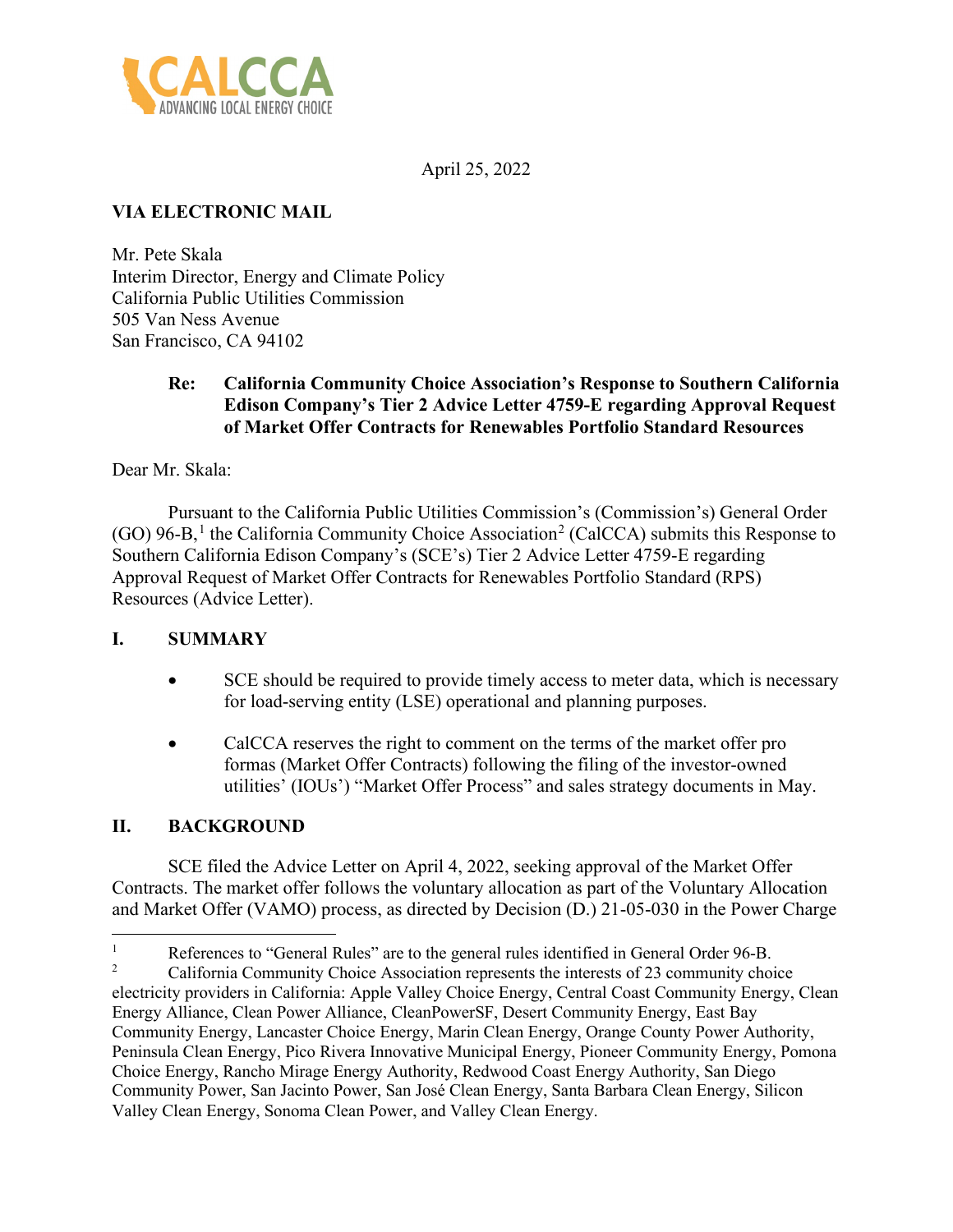Mr. Pete Scala CalCCA Protest of SCE 4759-E April 25, 2022 Page 2

Indifference Adjustment (PCIA) proceeding (Phase 2 Decision). Under VAMO, PCIA-eligible RPS resources remaining in the IOUs' portfolios following the voluntary allocation elections will be offered for sale to the market. The Phase 2 Decision requires details of the VAMO process to be worked out in the RPS Proceeding. The Advice Letter, including an opportunity for LSEs to raise concerns on the pro forma contracts, is submitted pursuant to D.22-01-004 in the RPS Proceeding.<sup>[3](#page-1-0)</sup>

On February 28, 2022, SCE filed its Tier 2 Advice Letter 4732-E requesting approval of the pro forma contract to be used in the voluntary allocation phase of VAMO. CalCCA submitted its protest to this Advice Letter on March 21, 2022. Subsequently, SCE 4732-E, along with the Advice Letters of Pacific Gas & Electric Company (PG&E) and San Diego Gas & Electric (SDG&E) regarding their pro forma voluntary allocation contracts, was suspended by the Energy Division for a period of up to 120 days beginning March 29, 2022.[4](#page-1-1)

By Ruling dated April 11, 2022, the Assigned Commissioner and Assigned Administrative Law Judge in the RPS Proceeding established a revised schedule for the market offer portion of VAMO.<sup>[5](#page-1-2)</sup> This Ruling requires the IOUs to submit a "Market Offer Process" for Commission and stakeholder review by May 2, 2022, followed by a period for comments and reply comments.<sup>[6](#page-1-3)</sup> The Commission's decision on the Market Offer Process is set for the third quarter of 2022. $<sup>7</sup>$  $<sup>7</sup>$  $<sup>7</sup>$ </sup>

By Ruling dated April 21, 2022, the Administrative Law Judge modified this schedule to permit each IOU to separately develop and submit confidential market sensitive "Market Offer Sales Strategies" on May 16, 2022, following the submission of the joint Market Offer Process.<sup>[8](#page-1-5)</sup> The comment and reply comment period on the Market Offer Process will now end in early June. There is intended to be no change to the schedule for the Commission's decision on the Market Offer Process.

### **III. RESPONSE**

### **1. SCE Should be Required to Provide LSEs With Timely Access to Meter Data**

As CalCCA noted with respect to the Voluntary Allocation Contract, counterparties receiving energy and/or renewable energy credits (RECs) from SCE through the Market Offer

<span id="page-1-0"></span><sup>3</sup> D.22-01-004, *Decision on 2021 Renewables Portfolio Standard Procurement Plans*, R.18-07-003 (Jan. 13, 2022) (RPS Decision), at 14.

<span id="page-1-1"></span><sup>&</sup>lt;sup>4</sup><br>Energy Division Advice Letter Suspension Notice, emailed March 29, 2022.<br>Assigned Commission and Assigned Administrative Law Judge's Puling Iden

<span id="page-1-2"></span><sup>5</sup> *Assigned Commission and Assigned Administrative Law Judge's Ruling Identifying Issues and Schedule of Review for 2022 Renewables Portfolio Standard Procurement Plans and Denying Joint IOUs' Motion to File Advice Letters for Market Offer Process*, R.18-07-003 (Apr. 11, 2022).

<span id="page-1-4"></span><span id="page-1-3"></span><sup>6</sup>  $I_d^6$ . *Id.*, Attachment A.

*Id.* 

<span id="page-1-5"></span><sup>8</sup> *Administrative Law Judge's Ruling Modifying the Schedule for Track 1 of the 2022 Renewables Portfolio Standard Procurement Plan*, R.18-07-003 (Apr. 21, 2022).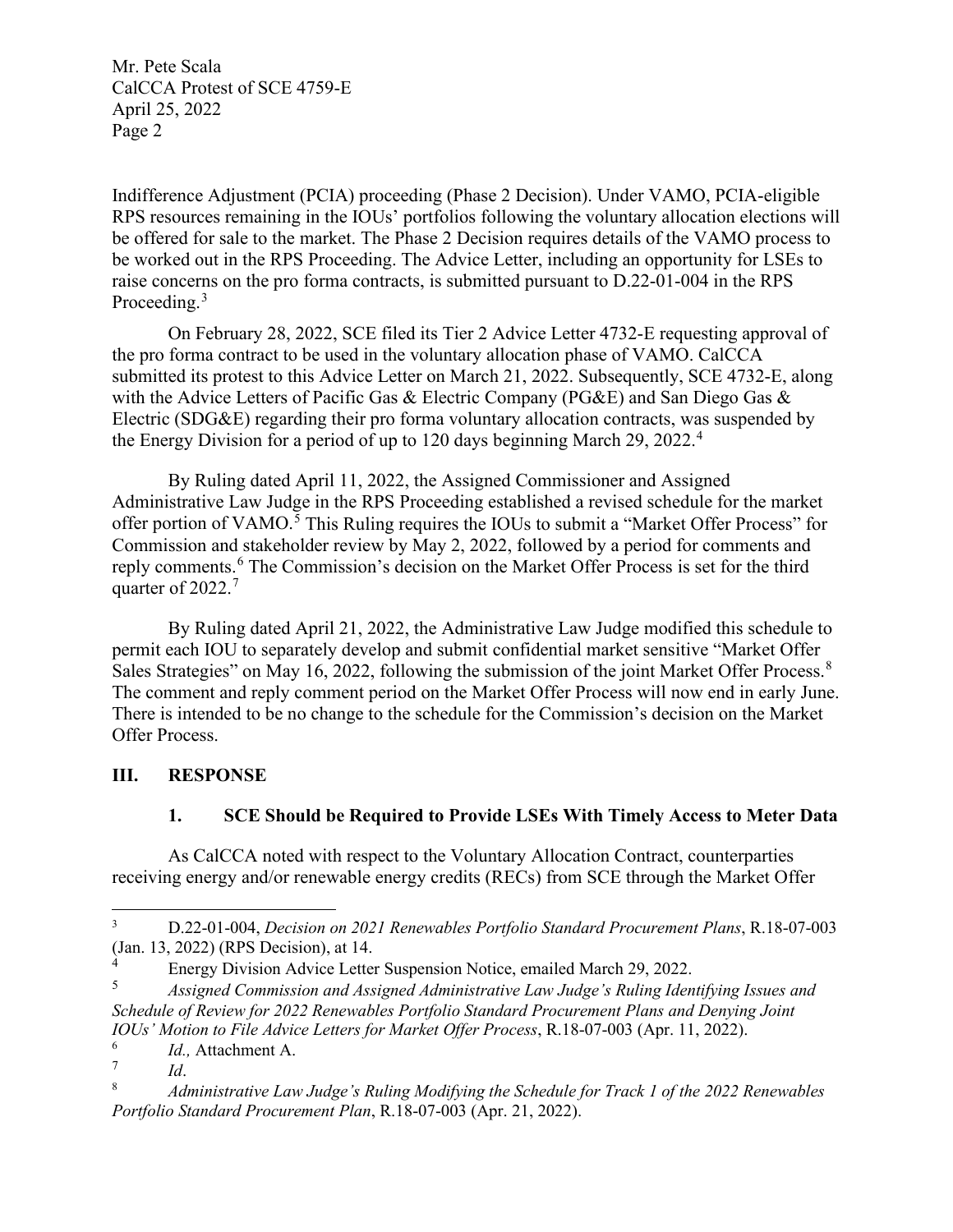Mr. Pete Scala CalCCA Protest of SCE 4759-E April 25, 2022 Page 3

Process require timely access to data regarding their purchases for operational and planning purposes. Unlike a traditional "firm" contract for energy and/or RECs, the Market Offer Contracts offer a varying quantity of energy and/or RECs based on actual generation from a "slice" of a pool of resources. Because this volume is inherently variable, information regarding amounts delivered is crucial.

SCE receives initial data shortly after the delivery month. Counterparties require at least initial, non-binding meter data of the Contract Quantity as soon as reasonably practicable, but no later than fifteen (15) calendar days following the delivery month. The information is used for forecasting, portfolio management, as well as contract validation and administrative purposes. As CalCCA has also noted with respect to the Voluntary Allocation Contract, the disadvantage to CCAs from limited access to this generation data impedes both their ability to plan for their future needs, and to account for the purchase they are making on their customers' behalf. Ultimately, this additional uncertainty reduces the value of the associated RECs compared to what could be purchased under improved terms. CalCCA therefore requests that the Commission require SCE to provide preliminary, non-binding, meter data to a Market Offer counterparty within fifteen (15) calendar days of the end of each delivery month.

#### **2. CalCCA Anticipates Additional Comments on the Market Offer Contracts Following its Review of the Market Offer Process**

As is true with respect to the Voluntary Allocation Contract, the terms of the Market Offer Contracts are extremely important to potential counterparties considering participating in the offer. SCE's Market Offer Contracts are generic form documents and the Advice Letter fails to confirm important points regarding SCE's intentions regarding the market offers. For example, potential bidders under the market offers, which are constructed as "slices" of SCE's RPS-eligible resources following the voluntary allocations, cannot adequately plan their own purchases without more knowledge of SCE's intentions regarding any other potential firm or non-firm REC sales.

To facilitate the portfolio optimization efforts ordered by the Commission in the Phase 2 Decision and the success of the VAMO process, the Market Offer Contracts must be carefully reviewed in the context of the Market Offer Process and any other information available as the process matures. For this reason, CalCCA anticipates additional comments on the Market Offer Contracts following its full review of the Market Offer Process.